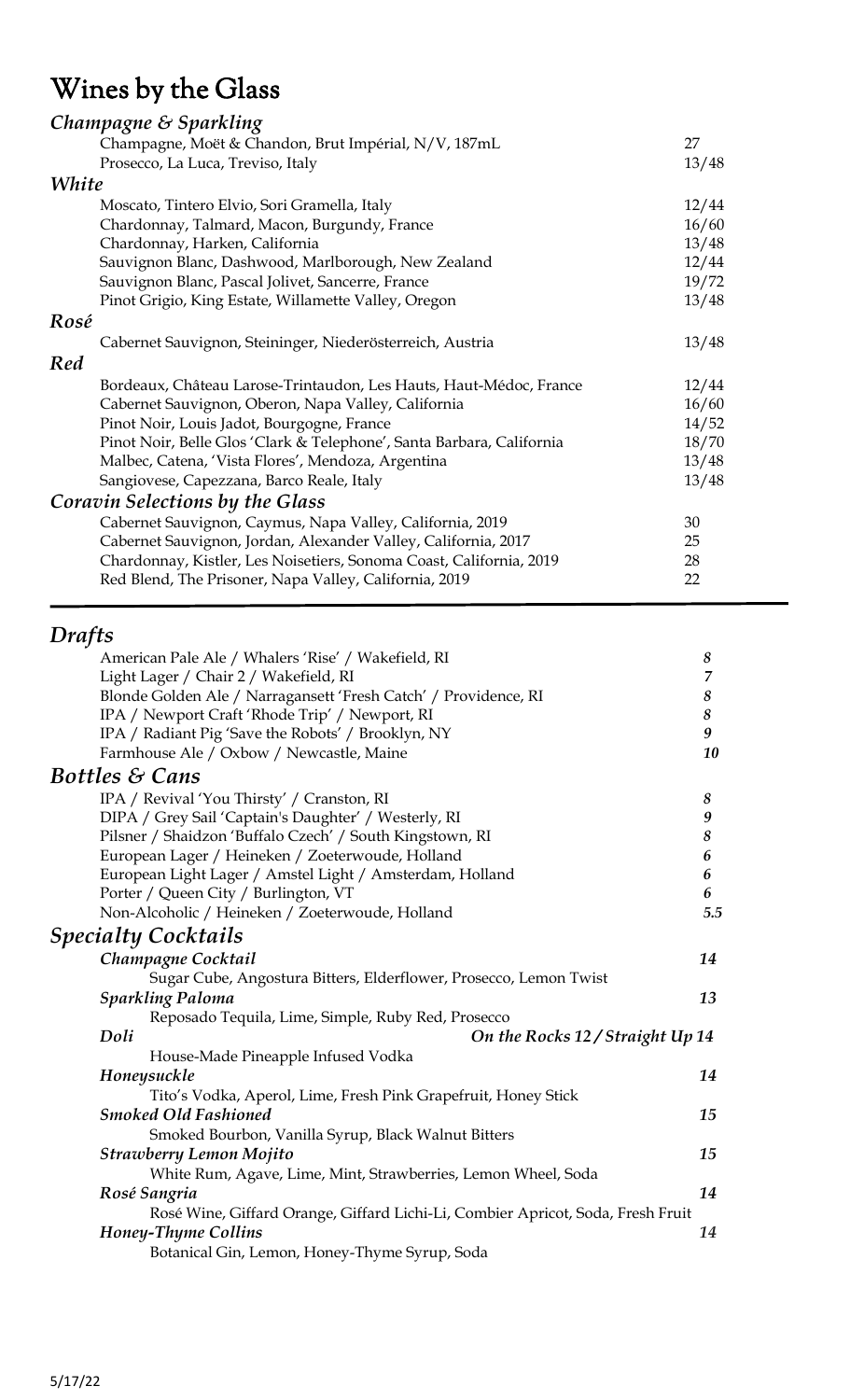

### *Champagne & Sparkling Wines*

|             | Champagne                                                                   |     |
|-------------|-----------------------------------------------------------------------------|-----|
|             | 100 A.R. Lenoble, Chouilly, France, NV                                      | 90  |
| 101         | Bollinger, Champagne Grand Cru 'Aÿ', France, N/V                            | 175 |
| 106         | Demiere Ansiot, Grand Cru, Blanc de Blanc, a Oger Marne, France, N/V        | 90  |
| 111         | Champagne Moutard, Grand Cuvee, Brut, France, N/V                           | 90  |
| 124         | Benoît Déhu, Cuveé de L'Orme, Champagne, France, N/V                        | 220 |
| 130         | Billecart-Salmon, Brut Réserve, Champagne, France, N/V                      | 115 |
| 105         | Charles Heidsieck, Brut Reserve, Champagne, France, N/V                     | 95  |
| 123         | Laurent-Perrier, 'La Cuveé', Brut, Champagne, France, N/V                   | 100 |
| 125         | Pol Roger, Réserve, Brut, Champagne, France, N/V                            | 110 |
| 112         | Le Mesnil, Blanc de Blanc, Grand Cru, "Sublime", Epernay, France, 2012      | 110 |
| 110         | Moët & Chandon, Dom Pérignon, Epernay, France, 2006                         | 475 |
| 127         | Bruno Paillard, Premiére Cuvée, Extra Brut, Reims, France, N/V              | 100 |
|             | 108 Lanson, White Label, Sec, Reims, France, N/V                            | 90  |
|             | 126 Palmer & Co., Brut Réserve, Reims, France, N/V                          | 80  |
|             | 113 Perrier Jouet, Reims, France, N/V                                       | 130 |
|             | 132 Tattinger, La Francaise, Reims, France, N/V                             | 90  |
|             | 114 Veuve Clicquot, Brut, Reims, France, N/V                                | 120 |
|             | <b>Sparkling Wine</b>                                                       |     |
|             | 117 Ca' del Bosco, Cuveé Prestige, Franciacorta, Italy, N/V                 | 80  |
| 109         | Roederer Estate, Brut, Anderson Valley, California, N/V                     | 70  |
| 129<br>Rosé | Westport Rivers, 'RJR', Brut Cuvée, Westport, Massachusetts, 2009           | 75  |
|             | 131 Billecart-Salmon, Brut Rosé, Champagne, France, N/V                     | 170 |
| 116         | Laurent-Perrier, Brut Cuvée Rosé, Champagne, France, N/V                    | 145 |
|             | 115 Veuve Clicquot, Brut Rosé, Champagne, France, N/V                       | 140 |
|             | 122 Mumm, Brut Rosé, Napa Valley, California, N/V                           | 75  |
|             | 128 Steininger, Cabernet Sauvignon Rosé Sekt, Flaschengärung, Austria, 2019 | 60  |
|             | <b>Half Bottles</b>                                                         |     |
|             | 153 Chardonnay, Grgich Hills, Napa Valley, California, 2014                 | 50  |
|             | 150 Chardonnay, Meiomi, California, 2017                                    | 30  |
| 161         | Bordeaux, Clos des Menuts, Grand Cru, Saint-Emilion, France, 2016           | 55  |
| 157         | Cabernet Sauvignon, Duckhorn, Napa Valley, California, 2017                 | 75  |
| 167         | Cabernet Sauvignon, Quilt, Napa Valley, California, 2017                    | 60  |
| 169         | Cabernet Sauvignon, Raymond Reserve, Napa Valley, California, 2018          | 65  |
| 158         | Cabernet Sauvignon, Round Pond, Napa Valley, California, 2015               | 75  |
|             | 156 Merlot, Duckhorn, Napa Valley, California, 2018                         | 60  |
|             |                                                                             |     |

162 Pinot Noir, Louis Jadot, Grand Cru, Corton Pougets, France, 2019 110 160 Proprietary Red Blend, Opus One, Napa Valley, California, 2018 250 166 Proprietary Red Blend, Quintessa, Rutherford, California, 2018 190

### 163 Sauternes, Chat. d'Yquem, Graves, Bordeaux, France, 2007 225

#### *Rosé*

| 170 Domaine Tempier, Bandol, France, 2018                                   | 80  |
|-----------------------------------------------------------------------------|-----|
| 172 Ermitage, du Pic Saint-Loup, Pic-Saint-Loup, France, 2018               | 50. |
| 179 Château d'Escalans, 'Whispering Angel', Côtes de Provence, France, 2020 | 65  |
| 178 Château Peyrassol, Côtes de Provence, France, 2020                      | 75. |
| 180 Flowers, Sonoma Coast, California, 2020                                 | 80  |



*Wine Spectator Award of Excellence ~ 2013-2021*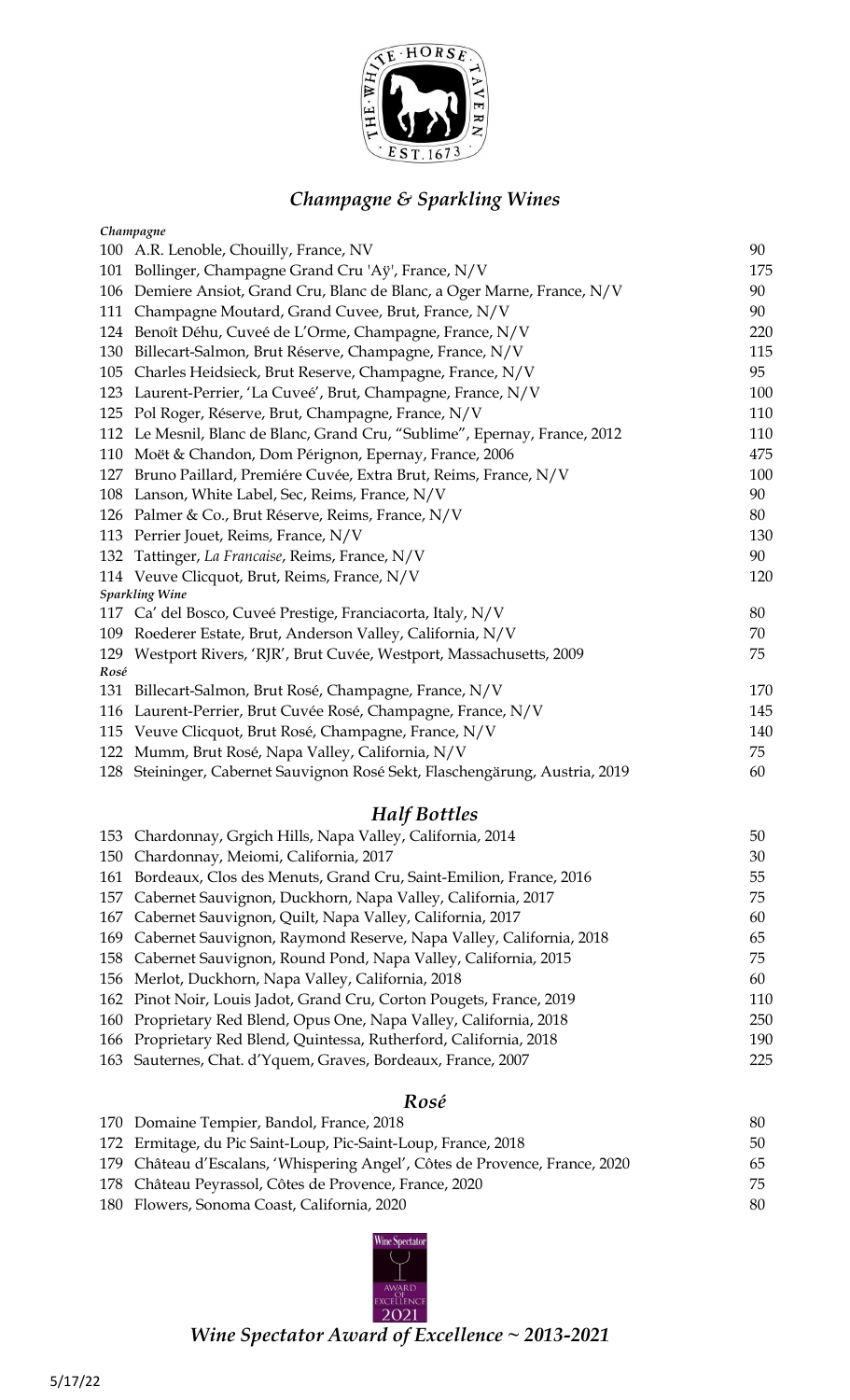### *French Chardonnay*

| Meursault / Puligny-Montrachet                                                                    |     |
|---------------------------------------------------------------------------------------------------|-----|
| 207 Jean-Phillipe Fichet, 'Le Tesson', Meursault, France, 2017                                    | 190 |
| 235 Château de Santenay, Meursault, France, 2019                                                  | 135 |
| 206 Louis Jadot, Puligny-Montrachet, France, 2017                                                 | 140 |
| 210 Oliver Leflaive, Puligny-Montrachet, France, 2018                                             | 180 |
| Chassagne-Montrachet                                                                              |     |
| 200 Albert Bichot, Chassagne-Montrachet, France, 2019                                             | 170 |
| 204 Domaine Génot-Boulanger, Les Vergers, 1 <sup>er</sup> Cru, Chassagne-Montrachet, France, 2018 | 215 |
| <b>Other Regions of French Chardonnay</b>                                                         |     |
| 201 Albert Bichot, Domaine Long-Depaquit, Chablis, France, 2018                                   | 60  |
| 231 Benjamin Leroux, Bourgogne, France, 2018                                                      | 65  |
| 236 Armand Heitz, Saint-Aubin 1er Cru Combes au sud, France, 2019                                 | 120 |
| 203 Clos Du Moulin Aux Moines, Auxey-Duresses, France, 2014                                       | 75. |
| 205 La Soufrandiére, Les Clos de Grand Pére, Mâcon-Vinzelles, France, 2016                        | 75  |
| 230 Louis Latour, Pouilly-Fussé, France, 2019                                                     | 70  |
|                                                                                                   |     |

### *Domestic Chardonnay*

| <b>Russian River Valley</b>                                                               |     |
|-------------------------------------------------------------------------------------------|-----|
| 239 Paul Hobbs, Russian River Valley, California, 2018                                    | 110 |
| 233 Sonoma-Cutrer, 'The Cutrer', Russian River Valley, California, 2019                   | 70  |
| 228 The Calling, Russian River Valley, California, 2019                                   | 75  |
| Napa Valley                                                                               |     |
| 211 Cakebread Cellars, Napa Valley, California, 2019                                      | 80  |
| 214 Duckhorn, Napa Valley, California, 2019                                               | 70  |
| 237 Far Niente, Napa Valley, California, 2019                                             | 150 |
| 215 Frog's Leap, 'Shale and Stone', Napa Valley, California, 2018                         | 70  |
| 216 Grgich Hills, 40th Anniversary, Napa Valley, California, 2014                         | 95  |
| 220 Nickel & Nickel, Truchard Vineyard, Napa Valley, California, 2017                     | 125 |
| 224 Sequoia Grove, Napa Valley, California, 2017                                          | 60  |
| 225 Stag's Leap Wine Cellars, 'Karia', Napa Valley, California, 2019                      | 75  |
| 221 PlumpJack Estate, Oakville, California, 2017                                          | 125 |
| Sonoma                                                                                    |     |
| 218 Kistler, Les Noisetiers, Sonoma Coast, California, 2019                               | 110 |
| 223 Ramey, Sonoma Coast, California, 2017                                                 | 80  |
| <b>Other Regions of Domestic Chardonnay</b>                                               |     |
| 213 Chappellet, Grower Collection, Calesa Vineyard, Petaluma Gap, California, 2018        | 90  |
| 217 Cambria, Katherine's Vineyard, Santa Maria Valley, California, 2015                   | 70  |
| 238 Presqu'ile, Santa Barbara, California, 2019                                           | 45  |
| 227 Talbott, Kali Hart, Monterey, California, 2017                                        | 55  |
| <b>Sauvignon Blanc</b>                                                                    |     |
| 255 Ferrari Carano, Fumé Blanc, Sonoma County, California, 2020                           | 50  |
| 250 Frog's Leap, Rutherford, California, 2020                                             | 60  |
| 251 Massican, Napa Valley, California, 2018                                               | 70  |
| 254 Cloudy Bay, Marlborough, New Zealand, 2021                                            | 70  |
|                                                                                           |     |
| Pinot Grigio & Pinot Gris                                                                 |     |
| 272 Santa Margarita, Alto Adige, Italy, 2020                                              | 60  |
| 273 Attems, Friuli, Italy, 2019                                                           | 55  |
| 274 Pinot Blanc, Domaines Schlumberger, Les Princes Abbés, Alsace, France, 2018           | 55  |
| Riesling                                                                                  |     |
| 308 Hugel, 'Classic', Alsace, France, 2019                                                | 60  |
| 302 Peter Lauer, FaB 13 Feils, Mosel, Germany, 2016                                       | 90  |
| 307 Dr. Hermann, 'H', Mosel, Germany, 2020                                                | 45  |
| 305 Ravines, Dry, Finger Lakes, New York, 2017                                            | 55  |
|                                                                                           |     |
| <b>Interesting Whites</b>                                                                 |     |
| Chenin Blanc, Domaine Huet, 'Le Haut-Lieu' Sec, Vouvray, France, 2019<br>339              | 70  |
| 322 Gewurztraminer, F.E. Trimbach, Alsace, France, 2017                                   | 60  |
| 338 Bordeaux, Clos des Lunes, 'Lune Blanche', Grand Vin Blanc Sec, Bordeaux, France, 2018 | 55  |
| 337 Vermentino, La Spinetta, Tuscany, Italy, 2021                                         | 55  |
| Chenin Blanc, Birichino 'Jurassic Park', Santa Ynez Valley, California, 2018<br>329       | 60  |
| Grüner Veltliner, Steininger, Kamptal, Austria, 2020<br>335                               | 50  |
| 336 Albariño, Burgans, Rias Baixas, Spain, 2020                                           | 50  |

340 Verdejo, Pago del Cielo 'Celeste', Rueda, Spain, 2019 45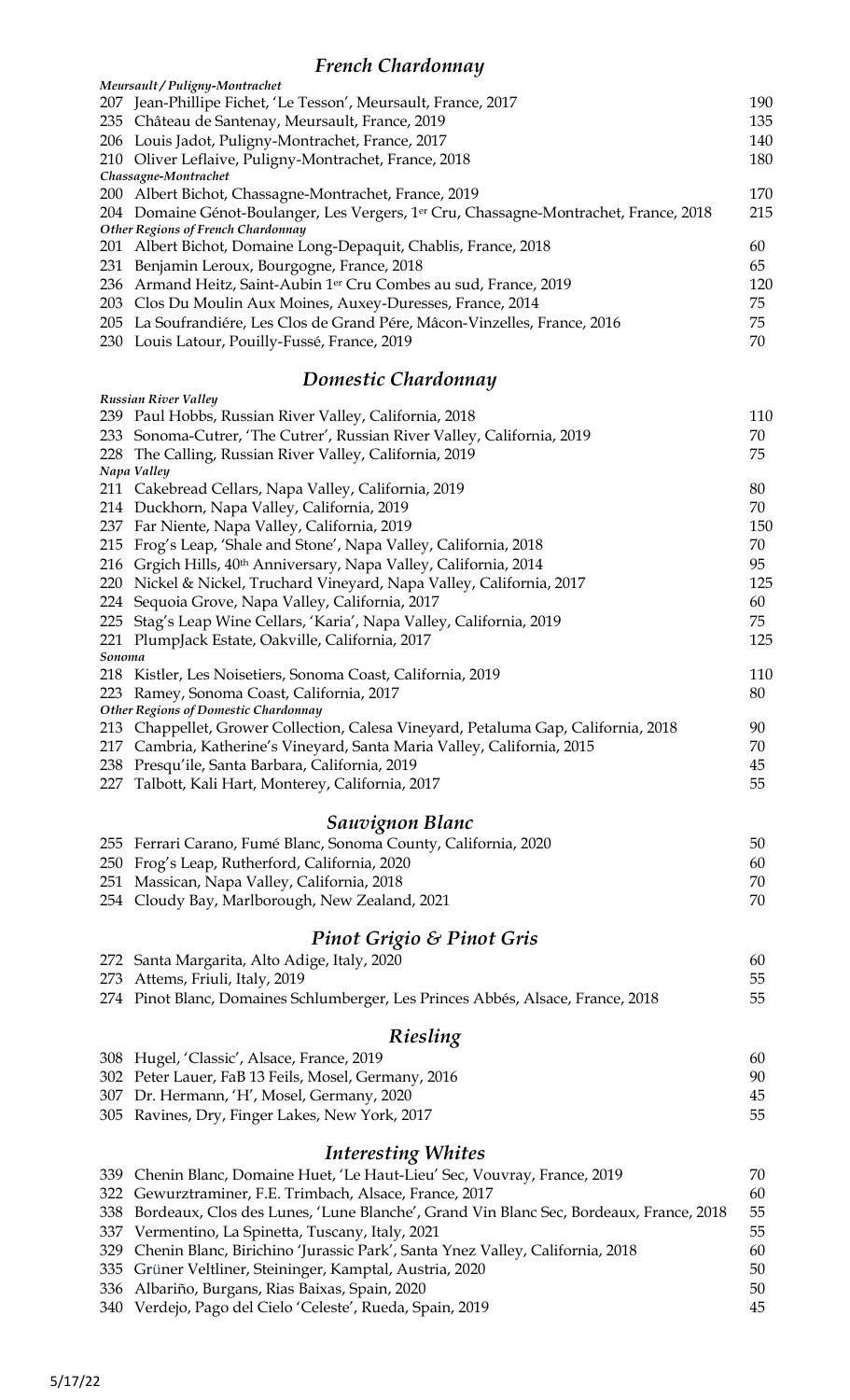# *Cabernet Sauvignon*

|          | $\epsilon$ <sub>n</sub> $\epsilon$ <sub>n</sub> $\epsilon$ <sub>i</sub> $\epsilon$ <sub>i</sub> $\epsilon$ <sub>i</sub> $\epsilon$ <sub>i</sub> $\epsilon$ <sub>i</sub> $\epsilon$ <sub>i</sub> $\epsilon$ |     |
|----------|------------------------------------------------------------------------------------------------------------------------------------------------------------------------------------------------------------|-----|
|          | Napa Valley                                                                                                                                                                                                |     |
|          | 449 Antica, 'Antinori Family', Napa Valley, California, 2017                                                                                                                                               | 130 |
| 440      | Burgess Cellars, Hillside Vineyards, Napa Valley, 2015                                                                                                                                                     | 140 |
| 402      | Cakebread Cellars, Napa Valley, California, 2018                                                                                                                                                           | 160 |
| 403      | Caymus, Napa Valley, California, 2019, 1L                                                                                                                                                                  | 170 |
| 452      | Charles Krug, Napa Valley, California, 2018                                                                                                                                                                | 85  |
| 441      | Chateau Montelena, The Montelena Estate, Napa Valley, California, 2016                                                                                                                                     | 245 |
| 404      | Clos du Val, Napa Valley, California, 2016                                                                                                                                                                 | 110 |
| 445      | Conn Creek, Napa Valley, California, 2018                                                                                                                                                                  | 85  |
| 439      | Darioush, Napa Valley, California, 2018                                                                                                                                                                    | 185 |
| 437      | Duckhorn, Napa Valley, California, 2019                                                                                                                                                                    | 145 |
| 438      | Emblem, Napa Valley, California, 2017                                                                                                                                                                      | 90  |
| 408      | Far Niente, Napa Valley, California, 2018                                                                                                                                                                  | 240 |
| 414      | Hall, Napa Valley, California, 2018                                                                                                                                                                        | 140 |
| 436      | Heitz Cellars, Napa Valley, California, 2016                                                                                                                                                               | 125 |
| 446      | Honig, Napa Valley, California, 2018                                                                                                                                                                       | 95  |
| 428      | Joseph Phelps, Napa Valley, California, 2018                                                                                                                                                               | 180 |
| 451      | La Sirena, Napa Valley, California, 2017                                                                                                                                                                   | 290 |
| 435      | "M" By Michael Mondavi, Napa Valley, California, 2014                                                                                                                                                      | 325 |
| 420      | Mt. Veeder, Napa Valley, California, 2018                                                                                                                                                                  | 90  |
| 421      | Newton, Unfiltered, Napa Valley, California, 2017                                                                                                                                                          | 145 |
| 442      | Orin Swift, 'Palermo', Napa Valley, California, 2019                                                                                                                                                       | 110 |
| 419      | Pine Ridge, Napa Valley, California, 2018                                                                                                                                                                  | 95  |
| 456      | Revana, 'Terroir Series', Napa Valley, California, 2018                                                                                                                                                    | 160 |
| 454      | Round Pond, 'Estate Premiere', Napa Valley, California, 2018                                                                                                                                               | 140 |
| 453      | Round Pond, 'Kith & Kin', Napa Valley, California, 2018                                                                                                                                                    | 100 |
|          | 422 Sequoia Grove, Napa Valley, California, 2018                                                                                                                                                           | 120 |
| 431      | Silver Oak, Napa Valley, California, 2016                                                                                                                                                                  | 240 |
| 418      | Spottswoode, Lyndenhurst, Napa Valley, California, 2017                                                                                                                                                    | 155 |
| 432      | Stag's Leap Wine Cellars, 'Artemis', Napa Valley, California, 2019                                                                                                                                         | 140 |
| 433      | Stag's Leap Wine Cellars, 'Cask 23', Napa Valley, California, 2005                                                                                                                                         | 385 |
|          | Howell Mountain                                                                                                                                                                                            |     |
|          | 401 Cade, Howell Mountain, California, 2018                                                                                                                                                                | 210 |
|          | 423 Red Cap, Howell Mountain, California, 2013<br>Oak Knoll District                                                                                                                                       | 170 |
|          | 434 Trefethen, Oak Knoll District, Napa Valley, California, 2018                                                                                                                                           | 85  |
|          | <b>Stag's Leap District</b>                                                                                                                                                                                |     |
|          | 405 Chimney Rock, Stag's Leap District, Napa Valley, California, 2018                                                                                                                                      | 195 |
| Oakville |                                                                                                                                                                                                            |     |
|          | 409 Faust, Oakville, California, 2018                                                                                                                                                                      | 135 |
|          | 412 Groth, Oakville, California, 2016                                                                                                                                                                      | 140 |
| 427      | PlumpJack Estate, Oakville, California, 2018                                                                                                                                                               | 280 |
| 455      | Schrader, 'Double Diamond', Oakville, California, 2018                                                                                                                                                     | 160 |
|          | Rutherford / St. Helena                                                                                                                                                                                    |     |
|          | 413 Grgich, Rutherford Valley, California, 2016                                                                                                                                                            | 150 |
|          | 407 Corison, St. Helena, California, 2018                                                                                                                                                                  | 190 |
| 415      | Hundred Acre, Kayli Morgan Vineyard, St. Helena, California, 2015                                                                                                                                          | 850 |
|          | 450 Orin Swift, 'Mercury Head', St. Helena, California, 2018                                                                                                                                               | 235 |
| Sonoma   |                                                                                                                                                                                                            |     |
|          | 410 Ferrari Carano, Reserve, Alexander Valley, Sonoma, California, 2018                                                                                                                                    | 95  |
| 416      | Jordan, Alexander Valley, Sonoma, California, 2017                                                                                                                                                         | 130 |
|          | 424 Roth, Alexander Valley, Sonoma, California, 2018                                                                                                                                                       | 70  |
| 444      | Skyside, North Coast, Sonoma County, California, 2017                                                                                                                                                      | 65  |
|          | 448 Silver Oak, Alexander Valley, Sonoma, California, 2017                                                                                                                                                 | 175 |
|          | <b>Merlot</b>                                                                                                                                                                                              |     |
|          |                                                                                                                                                                                                            | 90  |
|          | 674 Keenan, Napa Valley, California, 2017                                                                                                                                                                  |     |

| the contract of the contract of the contract of the contract of the contract of the contract of the contract of |                                                                             |  |
|-----------------------------------------------------------------------------------------------------------------|-----------------------------------------------------------------------------|--|
|                                                                                                                 | 673 Silverado Vineyards, Mt. George Vineyard, Napa Valley, California, 2018 |  |

# *Zinfandel*

|  | 652 Orin Swift, 8 Years in The Desert, California, 2019               | 80 |
|--|-----------------------------------------------------------------------|----|
|  | 656 Seghesio, 'Cortina', Dry Creek Valley, California, 2017           | 90 |
|  | 657 Frog's Leap, Napa Valley, California, 2019                        | 70 |
|  | 659 Ridge Vineyards, 'Three Valleys', Sonoma County, California, 2019 | 60 |
|  | 658 Neyers, 'Vista Luna', Borden Ranch, St. Helena, California, 2016  | 65 |
|  |                                                                       |    |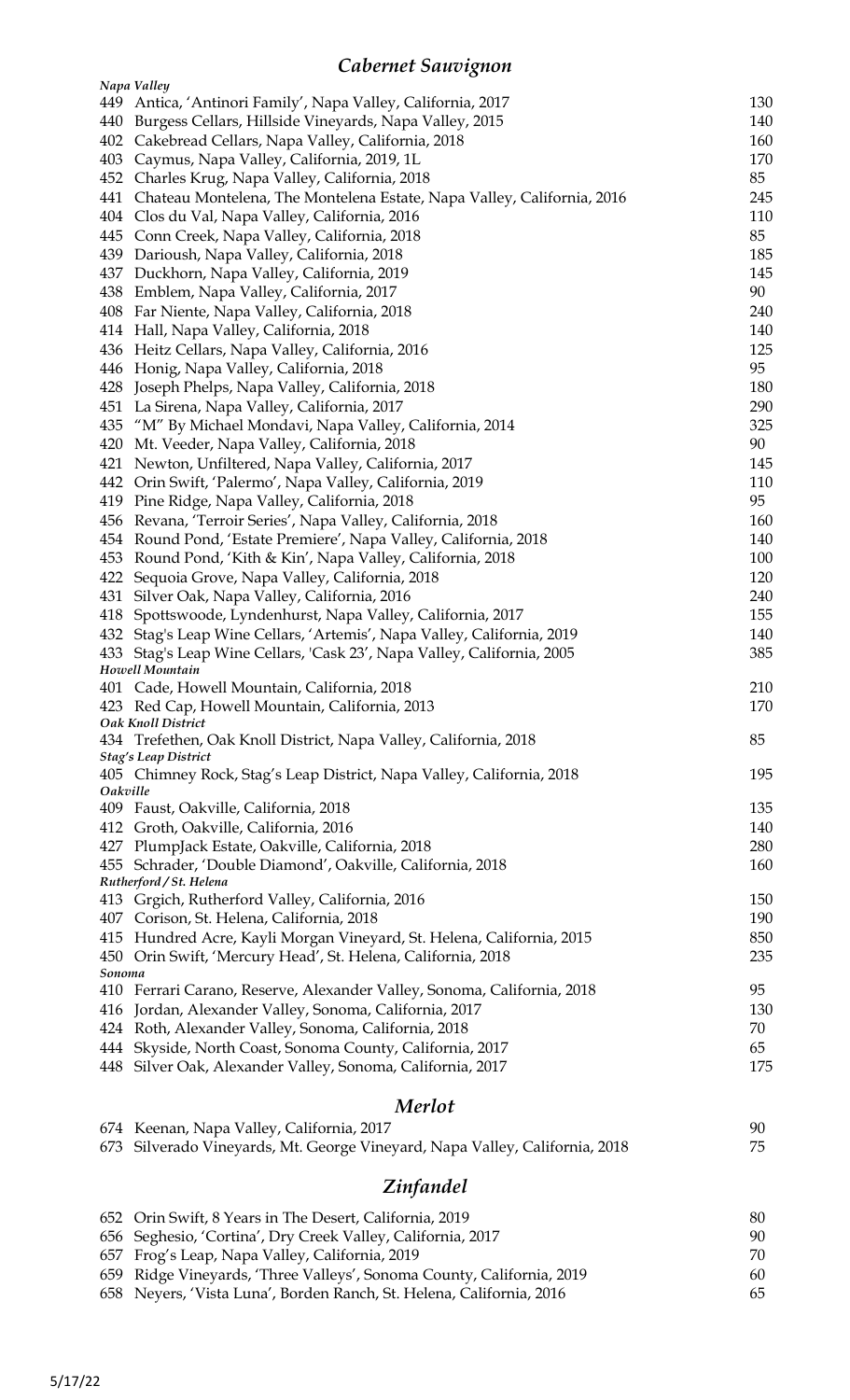#### *Pinot Noir*

|        | Willamette Valley                                                               |      |
|--------|---------------------------------------------------------------------------------|------|
|        | 500 Anne Amie, Willamette Valley, Oregon, 2019                                  | 70   |
|        | 512 Bergström, Cumberland Reserve, Willamette Valley, Oregon, 2019              | 90   |
|        | 501 Ken Wright, Willamette Valley, Oregon, 2020                                 | 80   |
|        | 513 Penner-Ash, Willamette Valley, Oregon, 2019                                 | 110  |
|        | <b>Russian River Valley</b>                                                     |      |
|        | 516 DuMol, 'Wester Reach', Russian River Valley, California, 2018               | 150  |
|        | 505 Kistler, Russian River Valley, California, 2019                             | 140  |
|        | 511 Merry Edwards, Russian River Valley, California, 2018                       | 145  |
| Sonoma | 519 Talisman, Sadie's Vineyard', Russian River California, 2016                 | 100  |
|        | 509 Flowers, Sonoma Coast, California, 2019                                     | 110  |
|        | 522 Hirsch, Estate Reserve, Sonoma Coast, California, 2017                      | 180  |
|        | 521 Hirsch, San Andreas Fault, Sonoma Coast, California, 2018                   | 130  |
|        | <b>Other Regions of Pinot Noir</b>                                              |      |
|        | 523 Anthill Farms, Comptche Ridge Vineyard, Mendocino, California, 2019         | 95   |
|        | 524 Failla, Savoy Vineyard, Anderson Valley, California, 2020                   | 120  |
|        | 517 Hahn Estate S.L.H, Santa Lucia Highlands, California, 2019                  | 65   |
|        | 508 Siduri, Santa Rita Hills, California, 2016                                  | 75   |
|        | <b>Burgundy Reds</b>                                                            |      |
|        | 530 Lignier-Michelot, 'Cuvee Bertin', Gevrey-Chambertin, Côte de Nuits, 2018    | 150  |
|        | 561 Georges Lignier, 'Clos des Ormes' Morey-St-Denis 1er Cru, 2016              | 170  |
|        | 559 Domaine Faiveley, Mazis-Chambertain, Grand Cru, 2013                        | 375  |
|        | 532 Albert Bichot, Fixin, 2016                                                  | 90   |
|        | 533 Benjamin Leroux, Vosne Romanée, 2018                                        | 180  |
|        | 560 Domaine Roux Pére & Fils, 'Les Valoziéres', Aloxe-Corton, Premier Cru, 2018 | 110  |
|        | 554 Domaine Hugues Pavelot, Les Beaumonts, Chorey-lés-Beaune, 2018              | 85   |
|        | 557 Domaine Arnaud Germain, 'La Chaniéré', Pommard 1er Cru, 2019                | 110  |
| 537    | Marquis d'Angerville, Volnay Premier Cru, 2017                                  | 235  |
| 538    | Marquis d'Angerville, Fremiet Volnay 1er Cru, 2017                              | 325  |
|        | 539 Louis Jadot, Clos de Malte, Santenay, 2019                                  | 85   |
|        | 540 Domaine Faiveley, Mercurey, 2019                                            | 80   |
|        | 542 Louis Jadot, Beaujolais Village, Burgundy, 2020                             | 50   |
|        | Rhône Reds                                                                      |      |
|        | 544 Domaine Champet, La Vialliére, Côte-Rôtie, 2019                             | 120  |
|        | 545 Domaine Rene Rostaing, La Vialliére, Ampuis, Côte-Rôtie, 2016               | 450  |
|        | 551 J.L. Chave, 'Offerus', Saint-Joseph, 2019                                   | 75   |
|        | 552 J.L. Chave, 'Farconnect', Hermitage, 2017                                   | 160  |
|        | 553 Vincent Paris, Crozes-Hermitage, 2020                                       | 60   |
|        | 546 J.L. Chave, Mon Coeur, Côtes du Rhône, 2019                                 | 65   |
|        | 547 Piaugier, Gigondas, 2017                                                    | 80   |
|        | 555 Château de Beaucastel, Châteauneuf-du-Pape, Rhône Valley, 2019              | 180  |
|        | 558 Chateau Fortia, 'Cuvée du Baron', Châteauneuf-du-Pape, Rhône Valley, 2018   | 115  |
|        | 548 Clos Des Papes, Châteauneuf-du-Pape, Rhône Valley, 2012                     | 225  |
|        | 550 Famille Perrin 'Les Sinards', Châteauneuf-du-Pape, Rhône Valley, 2019       | 90   |
|        | <b>Bordeaux Reds</b>                                                            |      |
|        | 600 Château Haut-Brion, 1er Cru Classé, Pessac-Léognan, 2003                    | 1100 |
|        | 601 Château Smith Haut Lafitte, Grand Cru Classé, Pessac-Léognan, 2015          | 295  |
|        | 613 Château Kirwan, 3 <sup>ème</sup> Cru Classé, Margaux, 2015                  | 130  |
|        | 603 Château Margaux, 1er Cru Classé, Margaux, 2006                              | 1200 |
|        | 604 Château Palmer, "Alter Ego", Margaux, 2015                                  | 195  |
|        | 617 Château Duhart-Milon, 4 <sup>ème</sup> Cru Classé, Pauillac, 2016           | 180  |
|        | 605 Château Pontet-Canet, 5 <sup>ème</sup> Cru Classé, Pauillac, 2015           | 285  |
| 606    | Château Lynch-Bages, 5 <sup>ème</sup> Cru Classé, Pauillac, 2009                | 450  |
|        | 607 Château Paloumey, Haut-Médoc, 2016                                          | 85   |
|        | 616 Château Branaire-Ducru, 4 <sup>ème</sup> Cru Classé, Saint-Julien, 2016     | 140  |
|        | 609 Château Ducru-Beaucaillou, 2 <sup>ème</sup> Cru Classé, Saint-Julien, 2016  | 425  |
|        | 619 Château Gloria, 'Esprit de Gloria', Saint-Julien, 2018                      | 80   |
|        | 612 Château Léoville Las Casas, 2 <sup>ème</sup> Cru Classé, Saint-Julien, 2015 | 395  |
|        | 614 Château Léoville Poyferré, 2 <sup>ème</sup> Cru Classé, Saint-Julien, 2016  | 230  |
|        | 610 Clos de l'Oratoire, Grand Cru Classé, Saint-Emilion, 2015                   | 135  |
|        | 615 Château Phélan Ségur, Saint-Estéphe, 2016                                   | 120  |
|        | 618 Cos d'Estournel, 2ème Cru Classé, Saint-Estéphe, 2012                       | 320  |
|        |                                                                                 |      |